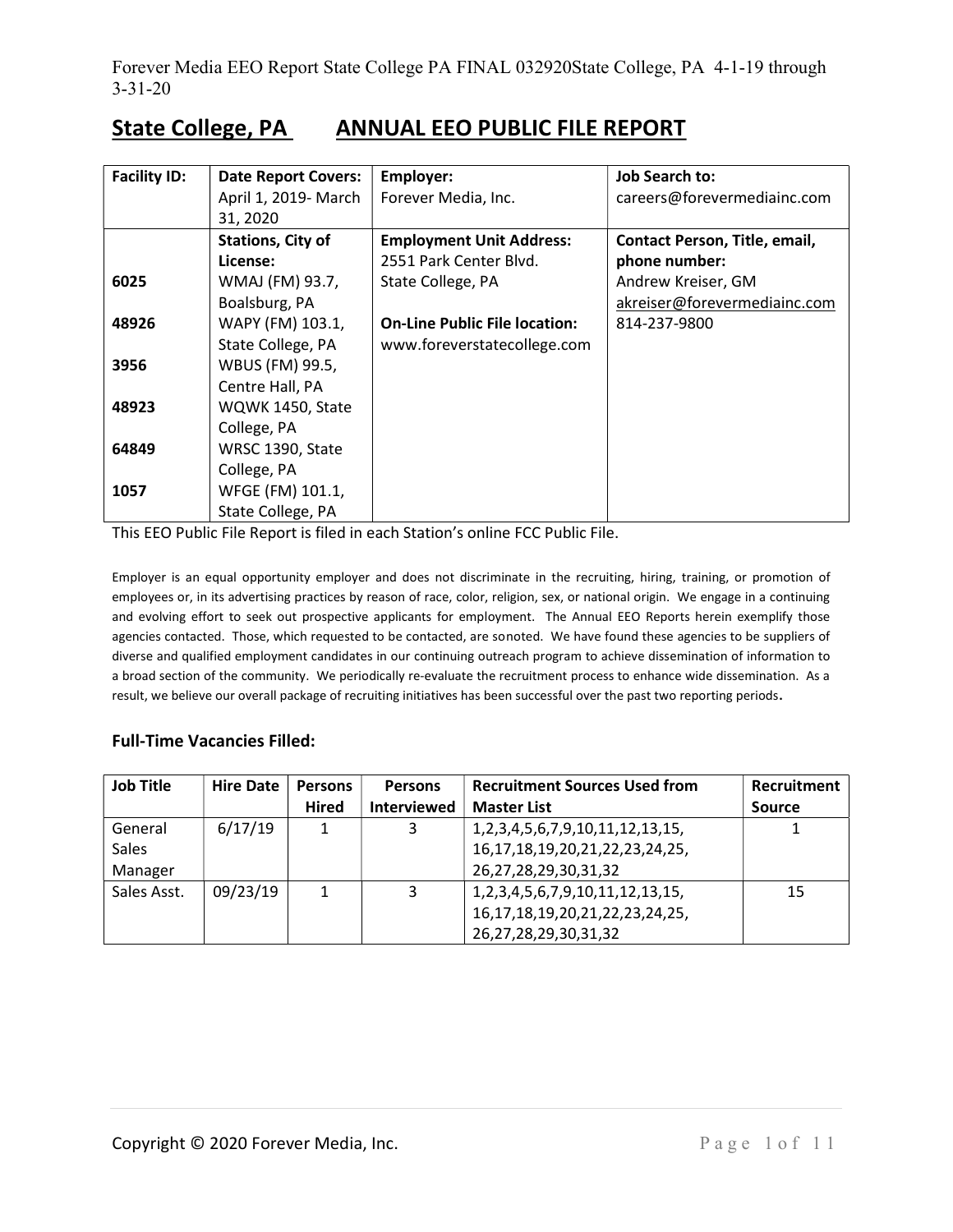| Recruitment             | <b>Recruitment Source</b>                             | <b>Source</b>       | <b>Referrals Interviewed</b> |
|-------------------------|-------------------------------------------------------|---------------------|------------------------------|
| <b>Source</b>           | Name, Address, Phone, Contact, email, URL             |                     |                              |
|                         |                                                       | Requested           |                              |
| <b>Number</b>           |                                                       | <b>Notification</b> |                              |
| 1                       | On Air Recruitment Forever Stations - WBUS(FM), WQWK, | No                  | $\mathbf{1}$                 |
|                         | WAPY(FM), WRSC, WMAJ(FM), WFGE(FM)                    |                     |                              |
|                         | 2551 Park Center Blvd., State College, PA 16801       |                     |                              |
|                         | 814-237-9800<br>Andrew Kreiser                        |                     |                              |
|                         | akreiser@forevermediainc.com                          |                     |                              |
| $\overline{2}$          | <b>Forever Media Station Website</b>                  | No                  |                              |
|                         | WBUS(FM), WAPY(FM), WMAJ(FM), WRSC, WQWK,             |                     |                              |
|                         | WFGE(FM)                                              |                     |                              |
|                         | 2551 Park Center Blvd., State College, PA 16801       |                     |                              |
|                         | 814-237-9800                                          |                     |                              |
|                         | www.foreverstatecollege.com                           |                     |                              |
|                         | Andrew Kreiser                                        |                     |                              |
|                         | akreiser@forevermediainc.com                          |                     |                              |
| 3                       | Online Streaming Ads - WBUS(FM), WAPY(FM), WRSC,      | No                  |                              |
|                         | WMAJ(FM), WFGE(FM)                                    |                     |                              |
|                         | 2551 Park Center Blvd., State College, PA 16801       |                     |                              |
|                         | 814-237-9800                                          |                     |                              |
|                         | Andrew Kreiser                                        |                     |                              |
|                         | akreiser@forevermediainc.com                          |                     |                              |
| 4                       | Forever Media Corporate Website                       | No                  |                              |
|                         | www.forevermediainc.com                               |                     |                              |
|                         | One Forever Drive, Hollidaysburg, PA 16648            |                     |                              |
|                         | 814-237-9800                                          |                     |                              |
|                         | Andrew Kreiser                                        |                     |                              |
|                         | akreiser@forevermediainc.com                          |                     |                              |
| 5                       | Career Link of Centre County                          | No                  |                              |
|                         | 240 Match Factory Place, Bellefonte, PA 16823         |                     |                              |
|                         | David Myers                                           |                     |                              |
| 6                       | 814-272-5465                                          |                     |                              |
|                         | Referral Friend/Family<br>814-237-9800                | No                  | $\mathbf{1}$                 |
|                         | Andrew Kreiser                                        |                     |                              |
|                         | akreiser@forevermediainc.com                          |                     |                              |
| $\overline{\mathbf{z}}$ | Referral Employee                                     | No                  |                              |
|                         | 814-237-9800                                          |                     |                              |
|                         | Andrew Kreiser                                        |                     |                              |
|                         | akreiser@forevermediainc.com                          |                     |                              |
| 8                       | PA Association of Broadcasters                        | No                  |                              |
|                         | 208 N. 3rd St. Suite 105 Harrisburg, PA 17101         |                     |                              |
|                         | 717-482-4820                                          |                     |                              |
|                         | Gail Ponti                                            |                     |                              |
| 9                       | South Hills School of Business & Technology           | No                  |                              |
|                         | 480 Waupelani Drive, State College, PA 16801          |                     |                              |
|                         | 814-234-7755                                          |                     |                              |
|                         | Ms. Yoder                                             |                     |                              |
| 10                      | Bellefonte Intervalley Chamber of Commerce            | No                  |                              |
|                         | 320 West High Street, Bellefonte, PA 16823            |                     |                              |
|                         | 814-355-2917                                          |                     |                              |
|                         | Gary Hoover                                           |                     |                              |
| 11                      | Penn State Career Services                            | No                  |                              |

Full-Time Recruitment Sources Master List: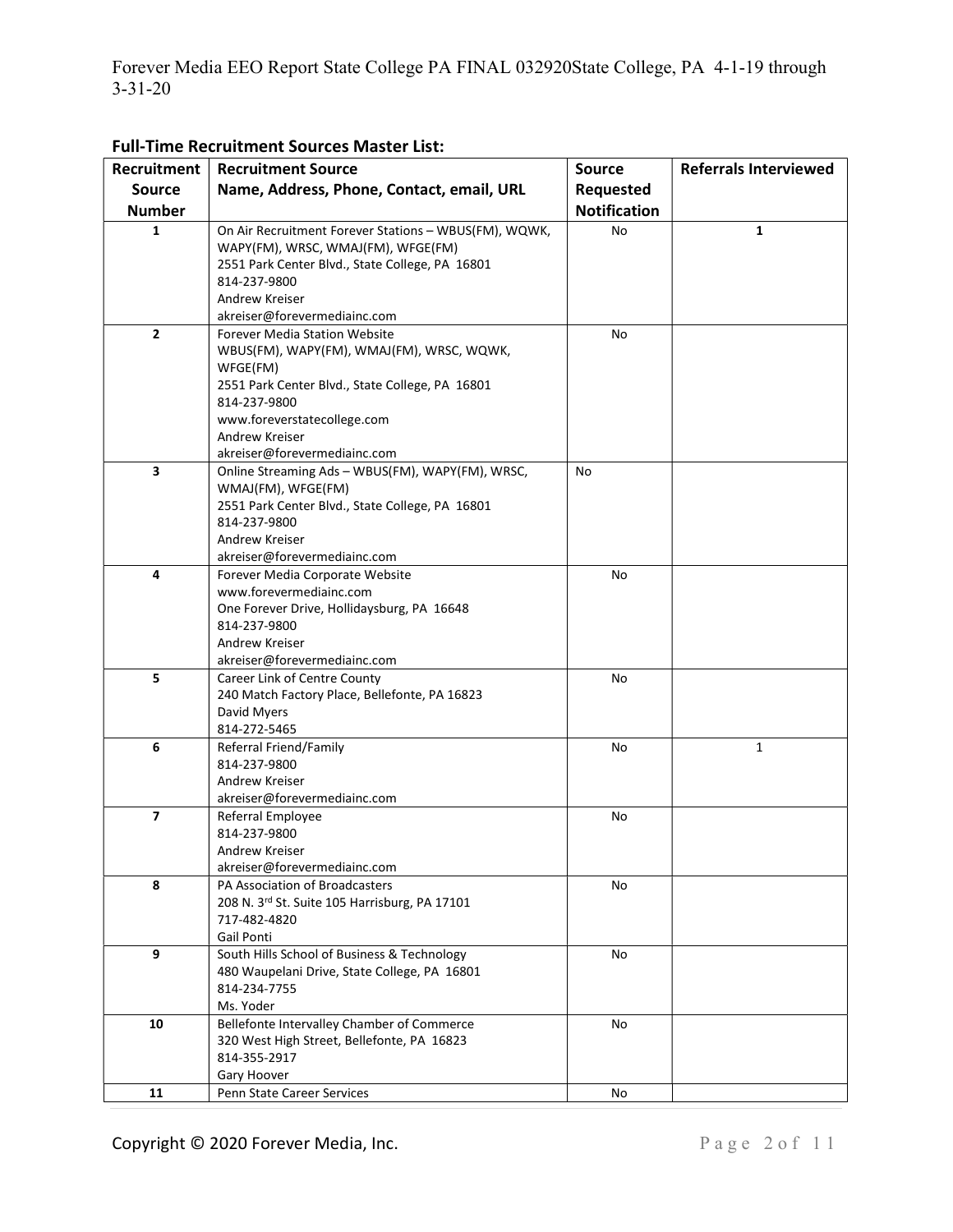|    | <b>Employment Relations</b><br>101 Bank of America, Career Services Center<br>University Park, PA 16802<br>814-865-2377<br>Kathy Early                                      |    |   |
|----|-----------------------------------------------------------------------------------------------------------------------------------------------------------------------------|----|---|
| 12 | Lock Haven University<br><b>Communication Media Department</b><br>127 Russell Hall, Lock Haven, PA 17745<br>570-484-2376<br>Dr. Karen Kline                                 | No |   |
| 13 | Pennsylvania State University College of Continuing<br>Education<br>121 Outreach Building, University Park, PA 16802<br>814-865-4700<br><b>Esther Neidermyer</b>            | No |   |
| 14 | Career Builder.com<br><b>Centre Daily Times</b><br>P.O. Box 89, State College, PA 16801<br>866-438-1485<br>Heidi McNeal                                                     | No |   |
| 15 | Indeed.com<br>177 Broad Street, 6 <sup>th</sup> Floor, Stamford, CT 06901<br>203-328-2691<br><b>Online Post</b>                                                             | No | 4 |
| 16 | Penn State College of Communications - Job Expo<br>208-D Carnegie Building University Park, PA 16802<br>814-863-4674<br><b>Bob Martin</b>                                   | No |   |
| 17 | <b>Internal Posting</b><br>Forever Media State College<br>2551 Park Center Blvd., State College, PA 16801<br>814-237-9800<br>Andrew Kreiser<br>akreiser@forevermediainc.com | No |   |
| 18 | <b>Internal Posting</b><br>Forever Media NWPA<br>900 Water Street, Meadville, PA 16335<br>814-724-1111<br>Jill Hamilton                                                     | No |   |
| 19 | <b>Internal Posting</b><br>Forever Media Johnstown<br>109 Plaza Drive, Suite 2, Johnstown, PA 15905<br>814-255-4186<br>Shelly Lovenduski                                    | No |   |
| 20 | <b>Internal Posting</b><br>Forever Media Altoona<br>One Forever Drive, Hollidaysburg, PA 16648<br>814-941-9800<br><b>Jody Downing</b>                                       | No |   |
| 21 | Internal Posting Forever Media New Castle<br>87 Stambaugh Avenue, Suite 3, Sharon, PA 16146<br>724-654-5502<br>Jill Hamilton                                                | No |   |
| 22 | Internal Posting Forever Media Franklin<br>1243 Liberty Street, Suite 501, Franklin, PA 16323<br>814-432-2188<br>Jill Hamilton                                              | No |   |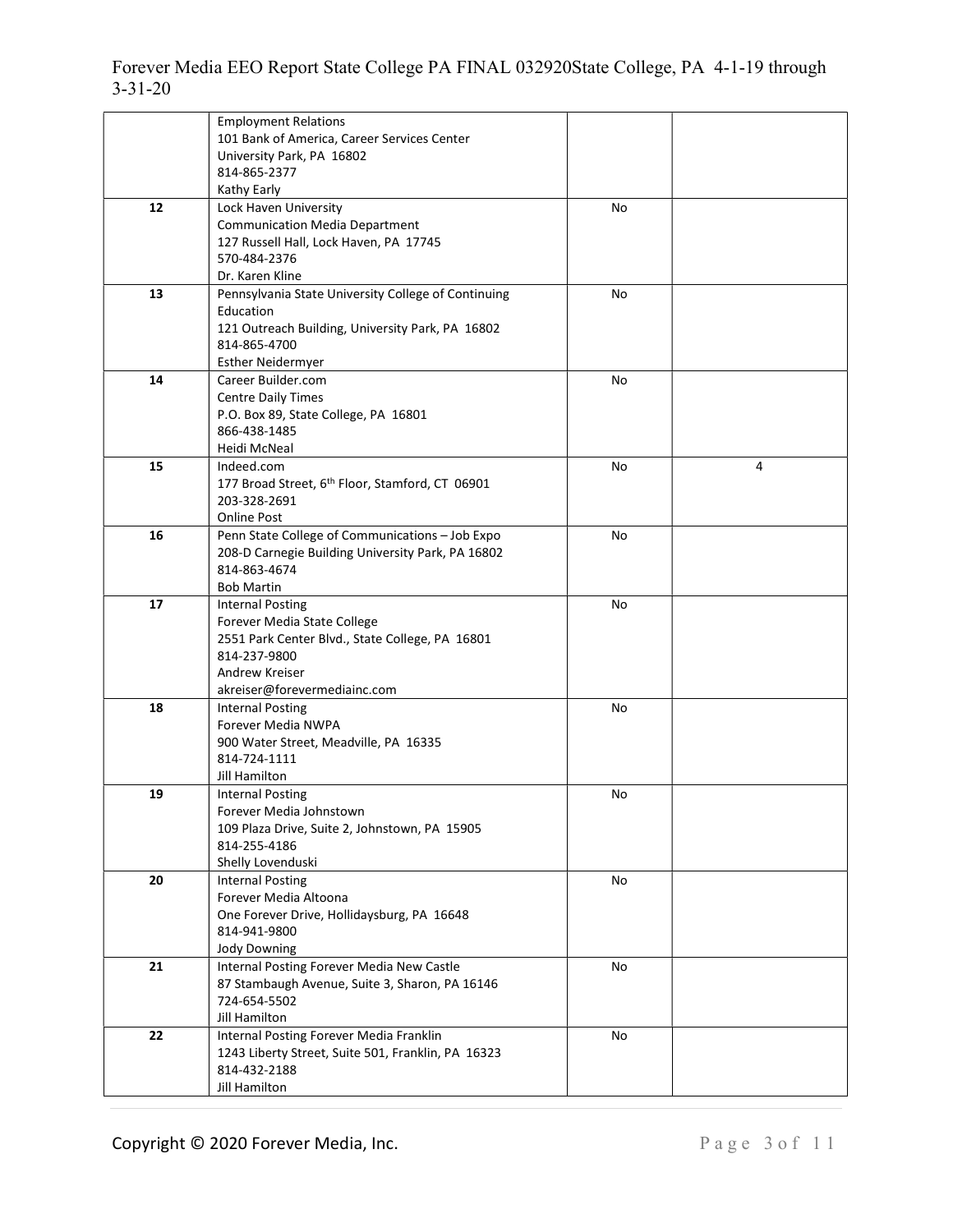#### 3-31-20 23 Internal Posting Forever Media Cumberland No  $\mathbf{I}$ Ш 350 Byrd Avenue, Cumberland, MD 21502 301-722-6666

| Forever Media EEO Report State College PA FINAL 032920State College, PA 4-1-19 through |  |  |
|----------------------------------------------------------------------------------------|--|--|
| $3 - 31 - 20$                                                                          |  |  |

|    | ternari osting rorever ividala camberland<br>350 Byrd Avenue, Cumberland, MD 21502 |    |  |
|----|------------------------------------------------------------------------------------|----|--|
|    | 301-722-6666                                                                       |    |  |
|    | Jeanie McLaughlin                                                                  |    |  |
| 24 | Internal Posting Forever Media York                                                | No |  |
|    | 275 Radio Road, Hanover, PA 17331                                                  |    |  |
|    | 717-637-3831                                                                       |    |  |
|    | <b>Tammy Signor</b>                                                                |    |  |
| 25 | Internal Posting Forever Media Wheeling                                            | No |  |
|    | 56325 High Ridge Road, Bellaire, OH 43906                                          |    |  |
|    | 740-676-5661                                                                       |    |  |
|    | Annie Howell                                                                       |    |  |
| 26 | Internal Posting Forever Media Midshore                                            | No |  |
|    | 306 Port Street, Easton, MD 21601                                                  |    |  |
|    | 410-822-3301                                                                       |    |  |
|    | Lynn Moore                                                                         |    |  |
| 27 | Internal Posting Forever Media Robinson                                            | No |  |
|    | 2 Robinson Plaza, Suite 410, Pittsburgh, PA 15202                                  |    |  |
|    | 412-275-3393                                                                       |    |  |
|    | <b>Dottie McCartney</b>                                                            |    |  |
| 28 | Internal Posting Forever Media Brownsville                                         | No |  |
|    | 123 Blaine Road, Brownsville, PA 15417                                             |    |  |
|    | 724-938-2000                                                                       |    |  |
|    | Joyce Nicholson                                                                    |    |  |
| 29 | Penn State Altoona                                                                 | No |  |
|    | 3000 Ivyside Park, Altoona, PA 16601                                               |    |  |
|    | 814-949-5000                                                                       |    |  |
|    | Rebecca Maquda                                                                     |    |  |
| 30 | Chamber of Business & Industry of Centre County                                    | No |  |
|    | 131 S. Fraser St. State College, PA 16801                                          |    |  |
|    | 814-235-1666                                                                       |    |  |
|    | <b>Tyann McDaniel</b>                                                              |    |  |
| 31 | <b>State College Young Professionals</b>                                           | No |  |
|    | PO Box Lemont 53, Lemont, PA 16851                                                 |    |  |
|    | 814-865-5453                                                                       |    |  |
|    | <b>Emily Bartlett</b>                                                              |    |  |
| 32 | scyp@scyoungpros.com<br>Nittany Lion Career Network                                | No |  |
|    | psu.scm.symplicity.com/employers                                                   |    |  |
|    | <b>Rob Hopkins</b>                                                                 |    |  |
|    | <b>Online Posting</b>                                                              |    |  |
| 33 | Internal Job Posting-Havre de Grace                                                | No |  |
|    | 707 Revolution Street                                                              |    |  |
|    | Havre de Grace, MD 21078                                                           |    |  |
|    | 866-664-1037                                                                       |    |  |
|    | Stacie.monz@forevermediainc.com                                                    |    |  |
| 34 | Internal Job Posting - Milford                                                     | No |  |
|    | 1666 Blairs Pond Road                                                              |    |  |
|    | Milford, DE 19963                                                                  |    |  |
|    | 302-422-7575                                                                       |    |  |
|    | sgay@forevermediainc.com                                                           |    |  |
| 35 | Internal Job Posting - Wilmington                                                  | No |  |
|    | 2727 Shipley Road                                                                  |    |  |
|    | Wilmington, DE 19810                                                               |    |  |
|    | 302-478-2700                                                                       |    |  |
|    | jmarzan@forevermediainc.com                                                        |    |  |
|    |                                                                                    |    |  |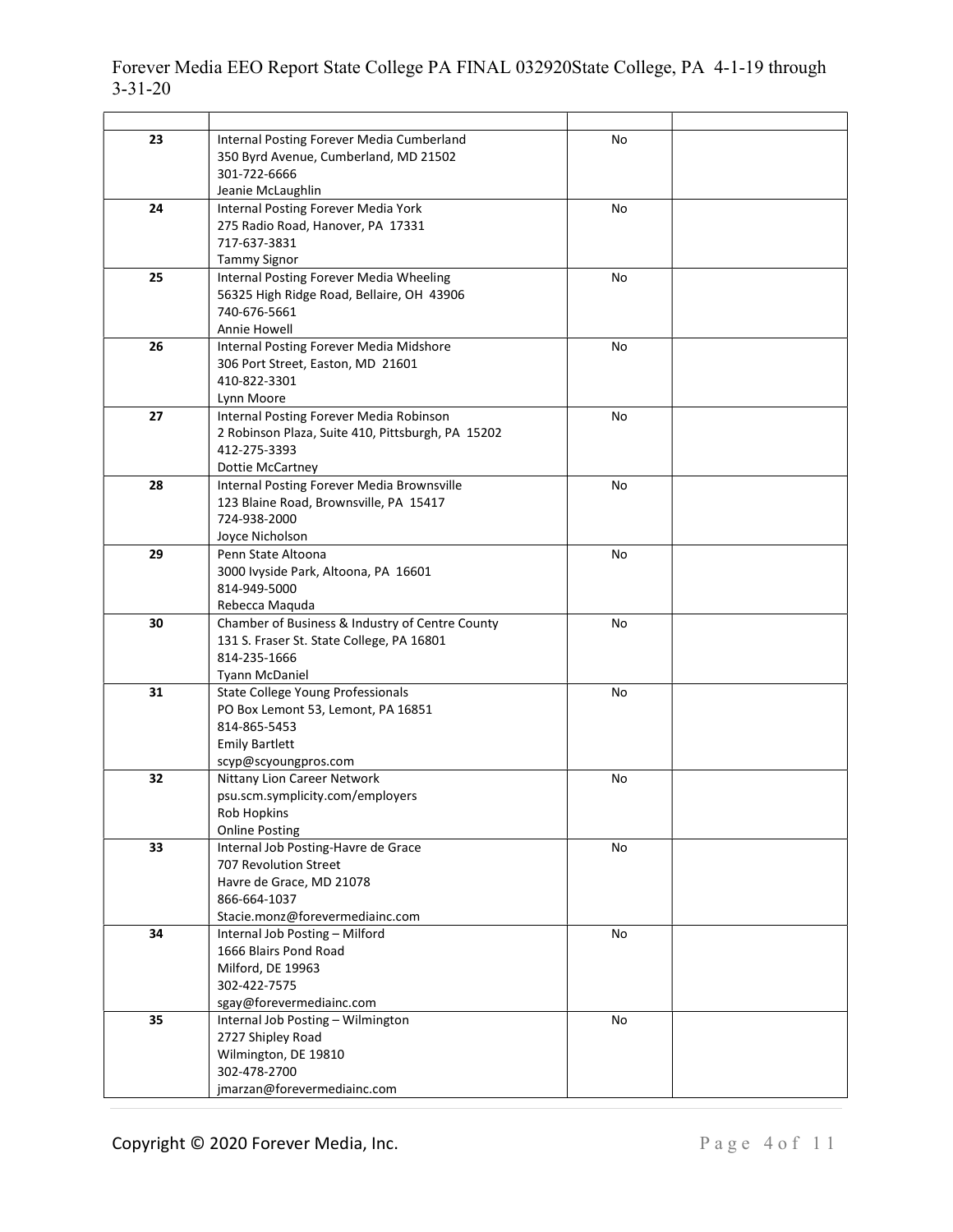| 36 | Internal Job Posting - Lebanon, PA | No           |  |
|----|------------------------------------|--------------|--|
|    | 440 Rebecca Street                 |              |  |
|    | Lebanon, PA 17046                  |              |  |
|    | 717-272-7651                       |              |  |
|    | bsmith@forevermediainc.com         |              |  |
|    |                                    | <b>Total</b> |  |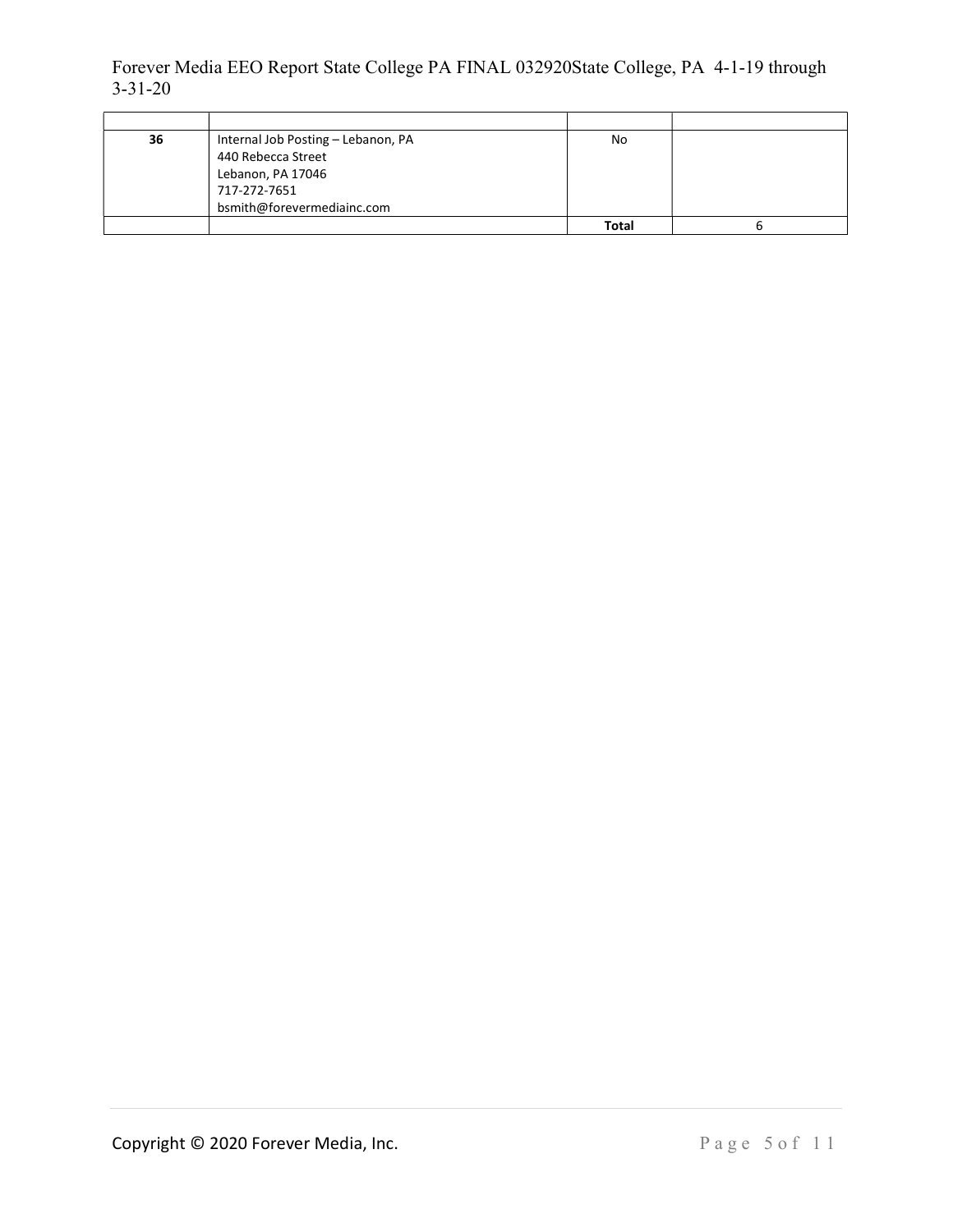### Outreach Activities List:

| <b>Outreach</b><br>Number | Date      | Recruitment<br>Initiative                                         | <b>Description</b>                                                                                                                                                                                                                                                                                                                                                                                                                                                                                                                                                                                                                                                                          | <b>Participants</b>                                                             |
|---------------------------|-----------|-------------------------------------------------------------------|---------------------------------------------------------------------------------------------------------------------------------------------------------------------------------------------------------------------------------------------------------------------------------------------------------------------------------------------------------------------------------------------------------------------------------------------------------------------------------------------------------------------------------------------------------------------------------------------------------------------------------------------------------------------------------------------|---------------------------------------------------------------------------------|
| $\mathbf{1}$              | 5/16/19   | #1 Conventions, Job<br>Fairs, Career Days,<br><b>Career Fairs</b> | Forever Media-Brownsville participated in a<br>Job Fair presented by the Greater<br>Connellsville Chamber of Commerce. The<br>event featured 20 local and regional<br>companies offering information on<br>employment opportunities in a variety of<br>fields. Information on all current<br>employment opportunities with Forever<br>Media, Inc. was offered to attendees.                                                                                                                                                                                                                                                                                                                 | David Pavlic<br>represented all of<br>the stations of<br>Forever Media          |
| $\overline{2}$            | 6/27/2019 | #1 Conventions,<br>Job Fairs, Career<br>Days, Career Fairs        | Penn State Football 2019 Career Night:<br>On June 27th, 2019, Scott Cohagan, General<br>Manager and Robert Taylor Chief Engineer<br>and Program Director of WRSC and WQWK<br>participated in the Penn State Football<br>Career Night. This event helped current<br>student athlete's converse with<br>professionals from different areas in the job<br>market. The event helped to prepare<br>student athletes to do the right things now<br>for when the playing on the field ends. Scott<br>and Robert were able to speak with many<br>student athletes about career opportunities<br>in Media and the Radio Broadcasting<br>industry and how they can best prepare for<br>those careers. | Scott Cohagan,<br><b>GM and Robert</b><br>Taylor, Engineer                      |
| 3                         | 10/29/19  | #1 Conventions, Job<br>Fairs, Career Days,<br><b>Career Fairs</b> | Forever Media participated in the Job and<br>Networking Fair at the Community College of<br>Allegheny County.                                                                                                                                                                                                                                                                                                                                                                                                                                                                                                                                                                               | Diane Fetty,<br>CHRD,<br>represented all of<br>the stations of<br>Forever Media |
| 4                         | 2/28/20   | #1 Conventions, Job<br>Fairs, Career Days,<br><b>Career Fairs</b> | <b>JUNIATA COLLEGE CAREER DAY</b><br>Participation in the 2020 Juniata College<br>Career Day event at Juniata College in<br>Huntingdon, PA in the Kennedy Sports and<br>Recreation Center. This event was designed<br>to bring students together with employers<br>and alumni from 120+ business, industry and<br>public service in one convenient location and<br>time to discuss student career options,<br>internships and full-time employment<br>opportunities.                                                                                                                                                                                                                        | Bethany<br>Hildebrand<br>represented all of<br>the Forever<br>Media stations.   |
| 5                         | 3/20/20   | #1 Conventions, Job<br>Fairs, Career Days,<br><b>Career Fairs</b> | JOB EXPO/THE PENNSYLVANIA STATE<br>UNIVERSITY- THE COLLEGE OF<br><b>COMMUNICATIONS</b> Participation in the 2020<br>PSU College of Communications Virtual<br>JobExpo. The Pennsylvania State<br>University's College of Communications is<br>the largest ACEEJMC accredited<br>undergraduate communications program in<br>the country. This Job Expo is designed for<br>Penn State's top-notch advertising, public<br>relations, film/video, journalism, media                                                                                                                                                                                                                              | All Forever Media<br>stations<br>participated,<br>Diane Fetty CHRD              |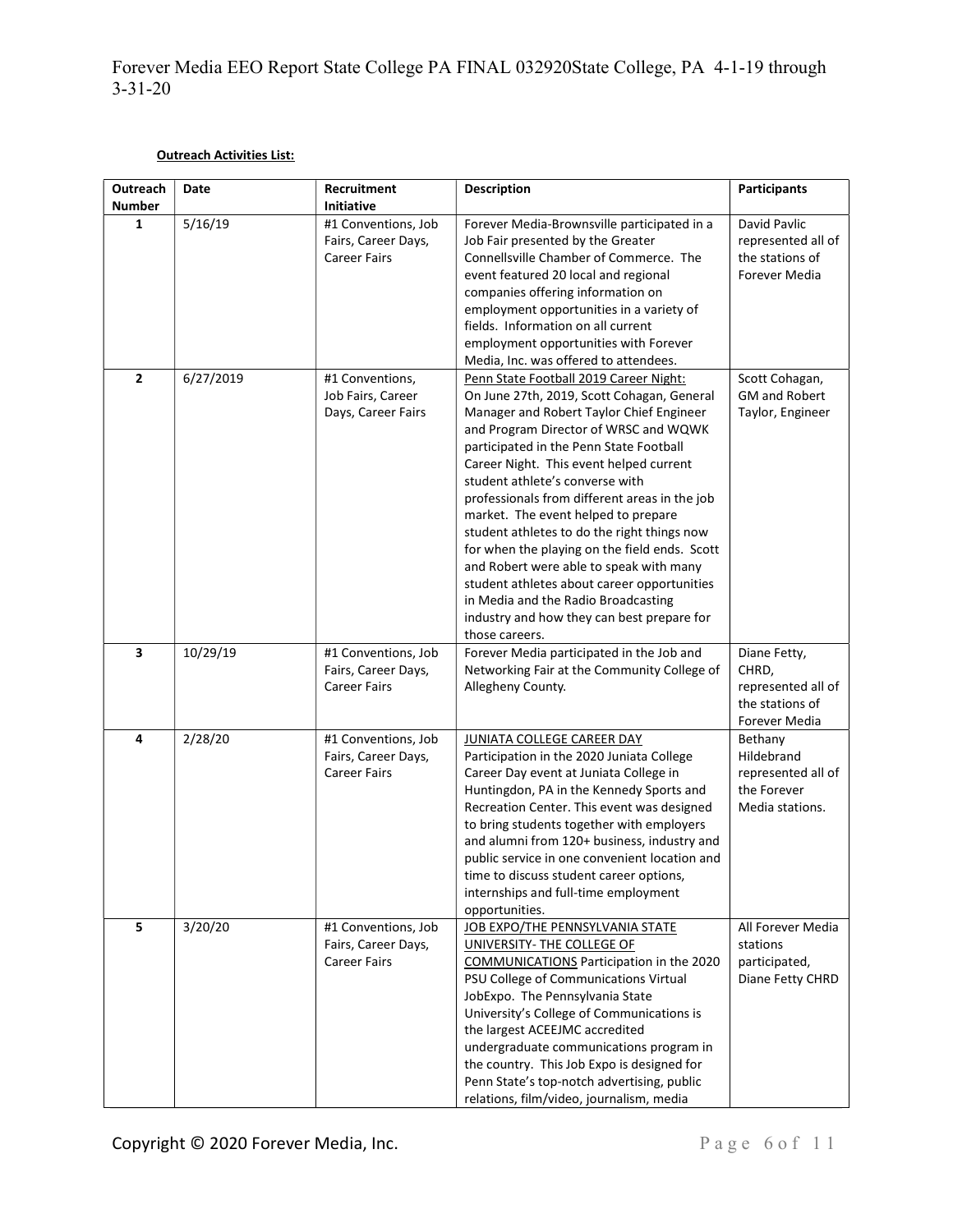| 6              | Open                        | #5 Forever Media                                                         | studied and telecommunications students<br>and alumni to meet with Radio Broadcasting<br>Groups, public relations firms, newspapers,<br>magazines, production companies and<br>broadcast and cable organizations. We have<br>found that participation in this Job Expo has<br>provided us an opportunity to meet strong<br>candidates with relevant experience in an<br>extremely efficient manner covering the<br>entire mid-Atlantic region. By participating<br>in the 2020 Virtual JobExpo Comm, we had<br>access to over 5,000 students from Penn<br>State. Penn State University changed its job<br>fair to a virtual event in light of the Covid-19<br>situation in the country at this time.<br>Forever Media Radio helps prepare students                                                                                                                                                                                                                                                                |                                                                                                      |
|----------------|-----------------------------|--------------------------------------------------------------------------|-------------------------------------------------------------------------------------------------------------------------------------------------------------------------------------------------------------------------------------------------------------------------------------------------------------------------------------------------------------------------------------------------------------------------------------------------------------------------------------------------------------------------------------------------------------------------------------------------------------------------------------------------------------------------------------------------------------------------------------------------------------------------------------------------------------------------------------------------------------------------------------------------------------------------------------------------------------------------------------------------------------------|------------------------------------------------------------------------------------------------------|
|                |                             | Internship Program                                                       | to take their place in society as active,<br>critical and engaged media professionals.<br>We provide internship opportunities to<br>students every year. We work to design a<br>program that allows students to earn college<br>credit for hands on experience at the radio<br>station. The Internships are designed to<br>meet the needs of the radio station and<br>academic requirements of the college or<br>university where the student is enrolled.<br>Each internship is uniquely designed to help<br>prepare students to take their place in<br>society as active, critical and engaged media<br>professionals. Students may work with the<br>News Director, Program Director, Business<br>Manager, Chief Engineer, Sales Manager or<br>the General Manager to fulfill their<br>Internship. Promotional interns. They<br>helped develop, plan, implement, and recap<br>ways to market and promote the station<br>group. They attend Live Action Broadcasts<br>for the radio network and help promote the |                                                                                                      |
| $\overline{ }$ | 05/05/19 and<br>05/06/19    | #8 Establishment of<br><b>Training Programs</b><br>for Station Personnel | event.<br>Pennsylvania Association of Broadcasters<br>held the 2019 Board of Directors Meeting in<br>Hershey, PA. Presentations of broadcast<br>innovations, programming and legal<br>concerns.                                                                                                                                                                                                                                                                                                                                                                                                                                                                                                                                                                                                                                                                                                                                                                                                                   | Bobbi Castellucci,<br>Market Mgr.,<br>Dave Davies,<br>Market Manager,<br>Mike Sherry, VP<br>of Sales |
| 8              | 8/25/19 through<br>8/27/19  | #8 Establishment of<br><b>Training Programs</b><br>for Station Personnel | Forever Media managers/owners attended<br>the AIMS (Association of Independent<br>Metropolitan Stations) conference in the<br>Gaylord Opryland Hotel in Nashville, TN.<br>This three-day conference presented<br>discussions regarding the radio business and<br>new opportunities and problem solving. It<br>also offered attendees the opportunity to<br>network with other like-minded radio<br>broadcast management.                                                                                                                                                                                                                                                                                                                                                                                                                                                                                                                                                                                          | Lynn Deppen,<br>President, Mike<br>Sherry, VP of<br>Sales, William<br>Vernon, Market<br>Manager      |
| 9              | 09/12/19<br>And<br>09/13/19 | #8 Establishment of<br><b>Training Programs</b><br>for Station Personnel | Pennsylvania Association of Broadcasters<br>held a Board of Directors Meeting in<br>Philadelphia, PA. Presentations of broadcast                                                                                                                                                                                                                                                                                                                                                                                                                                                                                                                                                                                                                                                                                                                                                                                                                                                                                  | Dave Davies,<br>Market Manager                                                                       |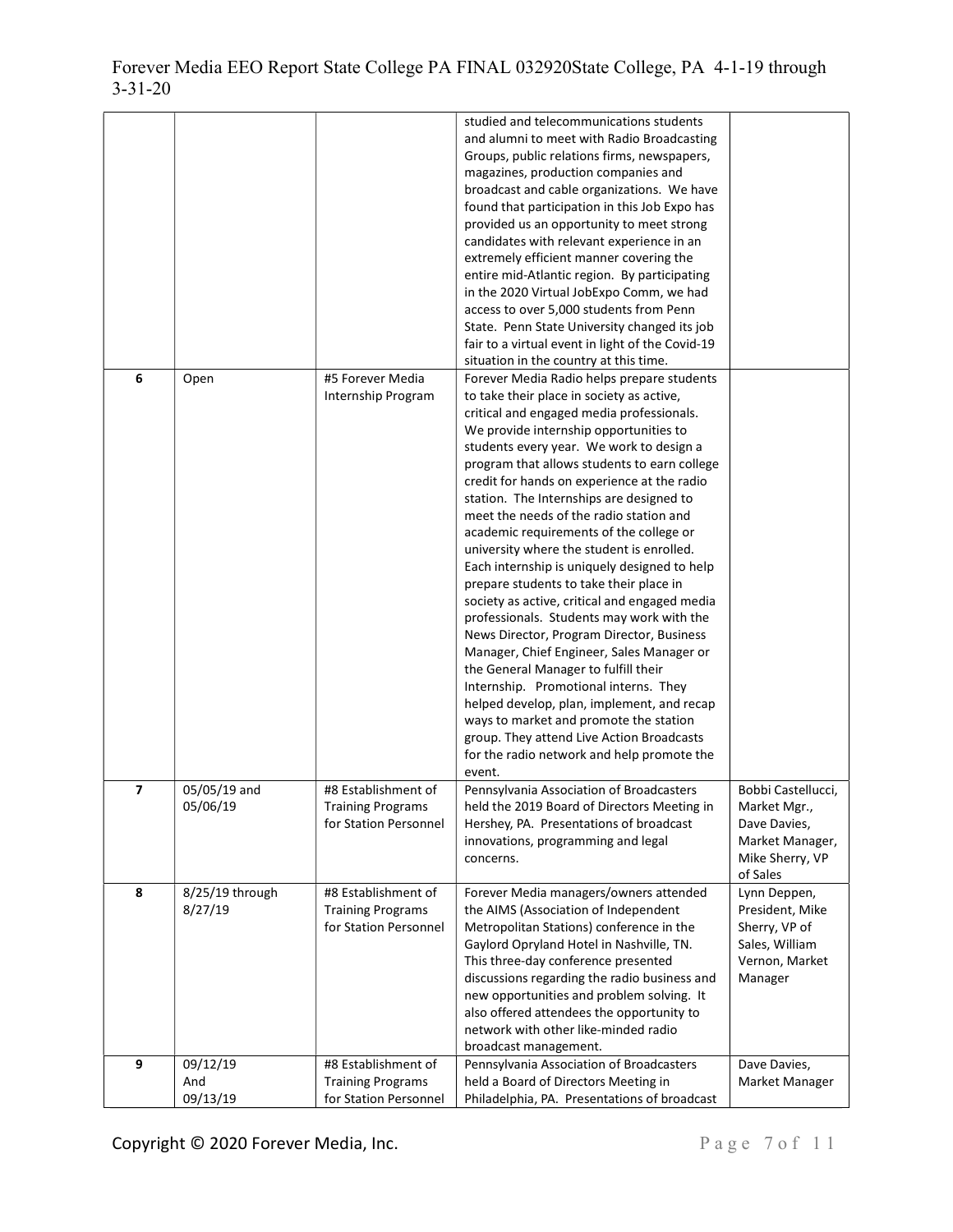|    |                                 |                                                                          | innovations, programming and legal<br>concerns.                                                                                                                                                                                                                                                                                                                                                                                          |                                                                                    |
|----|---------------------------------|--------------------------------------------------------------------------|------------------------------------------------------------------------------------------------------------------------------------------------------------------------------------------------------------------------------------------------------------------------------------------------------------------------------------------------------------------------------------------------------------------------------------------|------------------------------------------------------------------------------------|
| 10 | 10/20/19<br>Through<br>10/22/19 | #8 Establishment of<br><b>Training Programs</b><br>for Station Personnel | Managers and Owners convened at the<br>Wyndham Garden in York, PA for a three-day<br>Forever Media Leadership Retreat. The<br>scheduled seminar events covered multiple<br>topics dealing with programming, sales,<br>business, traffic and new technology.<br>Managers and Owners attended and several<br>presenters/guests at this event offered much<br>opportunity for education, career<br>development and networking.              | All Forever Media<br>Managers, Sales<br>Managers,<br>Corporate staff<br>and Owners |
| 11 | 12/12/19<br>and 12/13/19        | #8 Establishment of<br><b>Training Programs</b><br>for Station Personnel | Pennsylvania Association of Broadcasters<br>held the 2019 Board of Directors Meeting in<br>Bedford Springs, PA. Presentations of<br>broadcast innovations, programming and<br>legal concerns.                                                                                                                                                                                                                                            | Mike Shery, VP<br>Sales,<br>Bobbi Castellucci,<br>Market Mgr.                      |
| 12 | 2/23/20-2/25/20                 | #8 Establishment of<br><b>Training Programs</b><br>for Station Personnel | Forever Media Manager/owners attended<br>the AIMS (Association of Independent<br>Metropolitan Stations) conference in San<br>Diego, CA. This three-day conference<br>presented discussions regarding the radio<br>business and new opportunities and<br>problem solving. It also offered attendees<br>the opportunity to network with other like-<br>minded radio broadcast management.<br>Attended by Mike Sherry, VP of Sales.         | Michael Sherry,<br>VP of Sales,<br>Donald Alt,<br>Owner                            |
| 13 | Daily                           | #8 Establishment of<br><b>Training Programs</b><br>for Station Personnel | Account Executives are provided with daily<br>group sales meetings to further their<br>understanding of sales, communication,<br>marketing trends/opportunities and sales<br>information. These morning meetings are<br>usually led by the General Sales Manager or<br>General Manager. When individual training<br>is required, the Account Executives are<br>assisted by the General Sales Manager<br>and/or the General Manager.      | All Forever Media<br>Sales Staff                                                   |
| 14 |                                 | #8 Establishment of<br><b>Training Programs</b><br>for Station Personnel | Forever Media Corporate Program Director,<br>Mike Stevens, conducts a bi-weekly<br>telephone conference call with the Program<br>Directors and General Managers to review,<br>guide and train in order to help them<br>succeed in their careers and the overall<br>operation of the Radio Stations. These calls<br>routinely include coaching and support from<br>Forever Media President Lynn Deppen and<br>Radio Consultant Joel Raab. | All Forever Media<br>Program<br>Directors and<br>GMs                               |
| 15 |                                 | #8 Establishment of<br><b>Training Programs</b><br>for Station Personnel | Forever Media makes available Matrix<br>Solutions to the Sales Department. Matrix<br>offers a web-based media-specific software<br>platform that enables the sales department                                                                                                                                                                                                                                                            | All Forever Media<br>Sales Staff                                                   |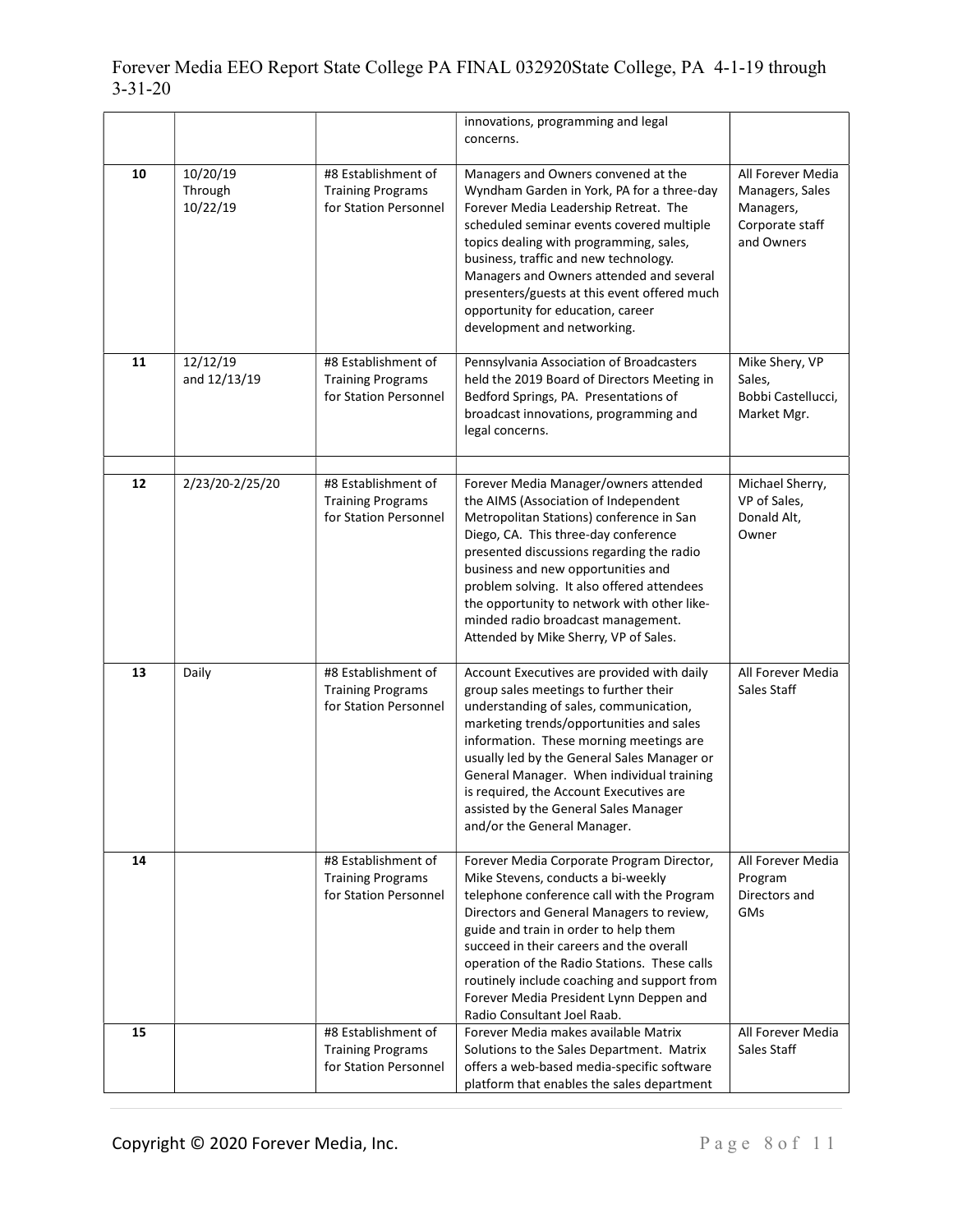| 16 | Annually | #8 Establishment of<br><b>Training Programs</b><br>for Station Personnel | to maximize their advertising opportunities.<br>The program provides media sales workflow<br>while giving the exact information needed<br>for prospecting, managing, evaluating, and<br>closing business. Training tools for all aspects<br>of sales are provided and<br>available within this program.<br>Forever Media supports and has a<br>commitment to the principals of equal<br>employment opportunity and intends to<br>provide a work environment free from<br>unlawful discrimination of any kind. In<br>keeping with this commitment, upon hire, all<br>new employees are put through Sexual<br>Harassment training and every employee<br>trained annually. | All Forever Media<br>Employees                                  |
|----|----------|--------------------------------------------------------------------------|-------------------------------------------------------------------------------------------------------------------------------------------------------------------------------------------------------------------------------------------------------------------------------------------------------------------------------------------------------------------------------------------------------------------------------------------------------------------------------------------------------------------------------------------------------------------------------------------------------------------------------------------------------------------------|-----------------------------------------------------------------|
| 17 |          | #8 Establishment of<br><b>Training Programs</b><br>for Station Personnel | Forever Media incorporates an additional<br>level of employee training with the<br>ThinkZoom-P1Learning program. P1Learning<br>provides on-line training and operations<br>development solutions focused exclusively<br>on the media industry. P1 provides selling<br>techniques and concepts, tips, training,<br>development leadership advice and legal<br>compliance requirements to salespersons,<br>human resources, supervisors and<br>management. All Forever Media employees<br>have access to hundreds of interactive<br>courses, tests and written materials on a<br>variety of topics relevant to the industry.                                              | All Forever Media<br>Employees                                  |
| 18 |          | #8 Establishment of<br><b>Training Programs</b><br>for Station Personnel | Forever Media General Managers schedule<br>weekly, daily and individual meetings with<br>Sales Account Executives to review, guide<br>and train in order to help each succeed in<br>their career. Additionally, every Tuesday<br>morning, the Vice-President of Sales<br>conducts a telephone-conferenced webinar<br>to mentor all Forever Media station General<br>Managers, General Sales Managers, Market<br>Managers through a process of informal<br>discussion of knowledge, education,<br>coaching and support as it relates to work,<br>career, or professional development.                                                                                    | VP of Sales, GM's,<br>GSM's, Sales<br>Staff, Market<br>Managers |
| 19 |          | #8 Establishment of<br><b>Training Programs</b><br>for Station Personnel | The station's General Manager, General<br>Sales Manager and Account Executives<br>routinely train on-line with the Radio<br>Advertising Bureau. During this period, all<br>have earned Radio Marketing Professional<br>Certifications from the Radio Advertising<br>Bureau. These educational and instructional<br>courses are designed to improve our sales<br>team's knowledge about radio and offers<br>educational/instructional courses designed<br>to improve management, daily operations<br>and leadership of the Radio Stations.                                                                                                                               | All Forever Media<br>Sales Staff                                |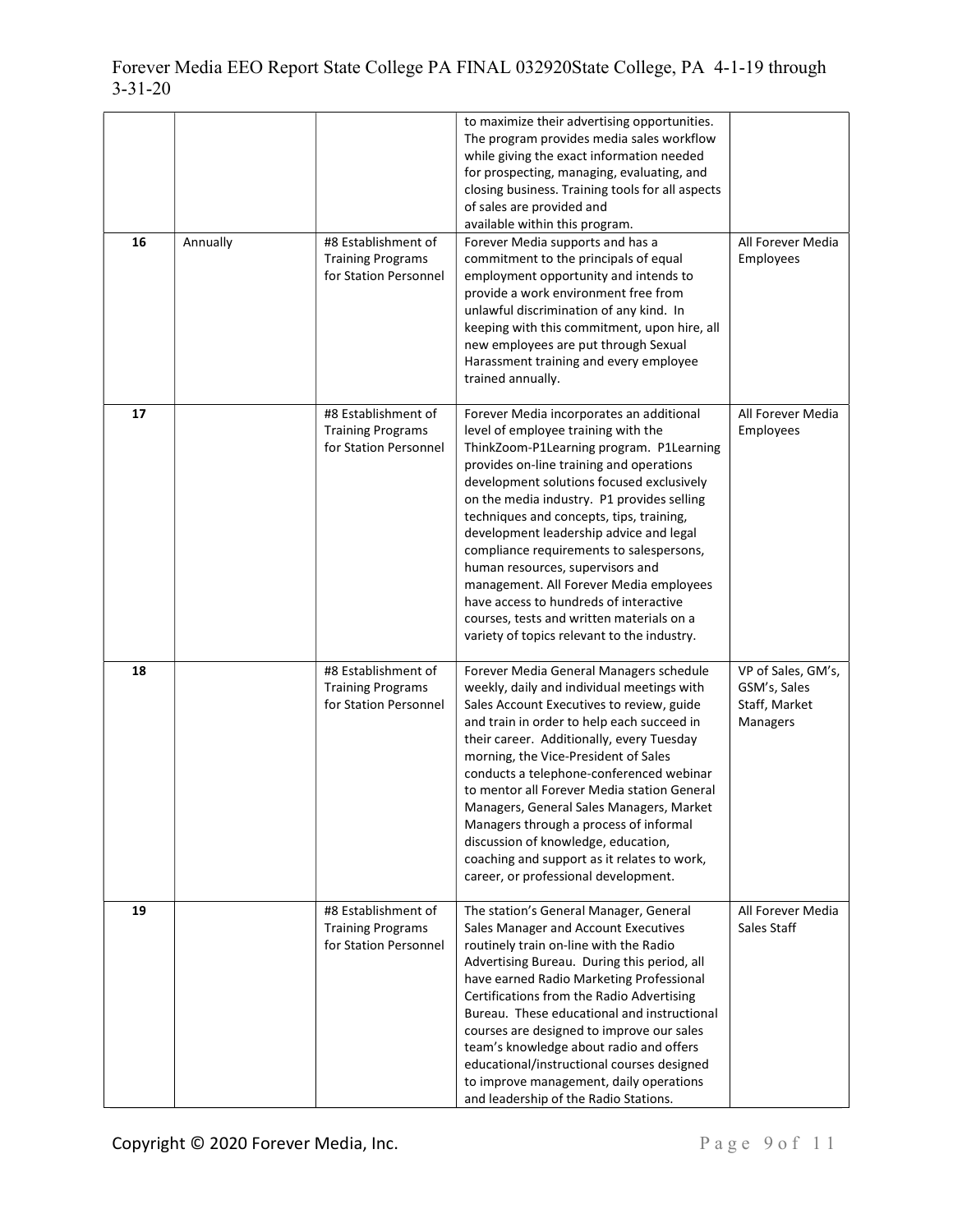| 20 |          | #8 Establishment of<br><b>Training Programs</b><br>for Station Personnel | The station's General Manager, General<br>Sales Manager and Account Executives<br>routinely train on-line with the Radio<br>Advertising Bureau. During this period, all<br>have earned Radio Marketing Professional<br>Certifications from the Radio Advertising<br>Bureau. These educational and instructional<br>courses are designed to improve our sales<br>team's knowledge about radio and offers<br>educational/instructional courses designed<br>to improve management, daily operations<br>and leadership of the Radio Stations. | All Forever Media<br>GM, GSM, Sales<br>Staff                                                    |
|----|----------|--------------------------------------------------------------------------|-------------------------------------------------------------------------------------------------------------------------------------------------------------------------------------------------------------------------------------------------------------------------------------------------------------------------------------------------------------------------------------------------------------------------------------------------------------------------------------------------------------------------------------------|-------------------------------------------------------------------------------------------------|
| 21 |          | #8 Establishment of<br><b>Training Programs</b><br>for Station Personnel | The General Manager and General Sales<br>Manager have routinely trained on-line with<br>the Pennsylvania Associations of<br><b>Broadcasters (The Local Broadcast Sales</b><br>Team & P1 Selling).                                                                                                                                                                                                                                                                                                                                         | All Forever Media<br>GM's, GSM's                                                                |
| 22 |          | #8 Establishment of<br><b>Training Programs</b><br>for Station Personnel | Forever Media makes available Marketron.<br>Marketron offers a web-based media-<br>specific software platform that enables the<br>traffic departments, production<br>departments, and business managers to<br>maximize their managing and invoicing of<br>commercials, non-traditional revenue and<br>digital. Training tools for all aspects are<br>provided and available within this program.                                                                                                                                          | All Forever Media<br>Traffic staff,<br>Programming<br>Staff, and<br><b>Business</b><br>Managers |
| 23 |          | #8 Establishment of<br><b>Training Programs</b><br>for Station Personnel | Forever Media makes available Nielsen.<br>Nielsen offers platform training for the sales<br>department. Training tools for all aspects<br>are provided and available within this<br>program including a monthly calendar of<br>training sessions.                                                                                                                                                                                                                                                                                         | All Forever Media<br>Sales Staff                                                                |
| 24 |          | #8 Establishment of<br><b>Training Programs</b><br>for Station Personnel | Forever Media makes available Matrix to the<br>Sales Department. Matrix offers a web-<br>based media specific software platform that<br>enables the sales department to maximize<br>their advertising opportunities. The program<br>provides media sales workflow while giving<br>the exact information needed for<br>prospecting, managing, evaluating and<br>closing business. Training tools for all aspects<br>of sales are provided and available within<br>this program.                                                            | All Forever Media<br>Sales Staff                                                                |
| 25 | 4/8/2019 | #10 Participation in<br><b>Educational Events</b>                        | Delta Program:<br>On April 8 <sup>th</sup> Jeff Brown, morning radio<br>personality for WBUS was a guest speaker<br>for the Delta Program at the State College<br>Area School District. The State College<br>School Counselor, Andrea Larson, invited Jeff<br>Brown to speak to three separate classes<br>where Jeff provided insight into the various                                                                                                                                                                                    | Jeff Brown                                                                                      |